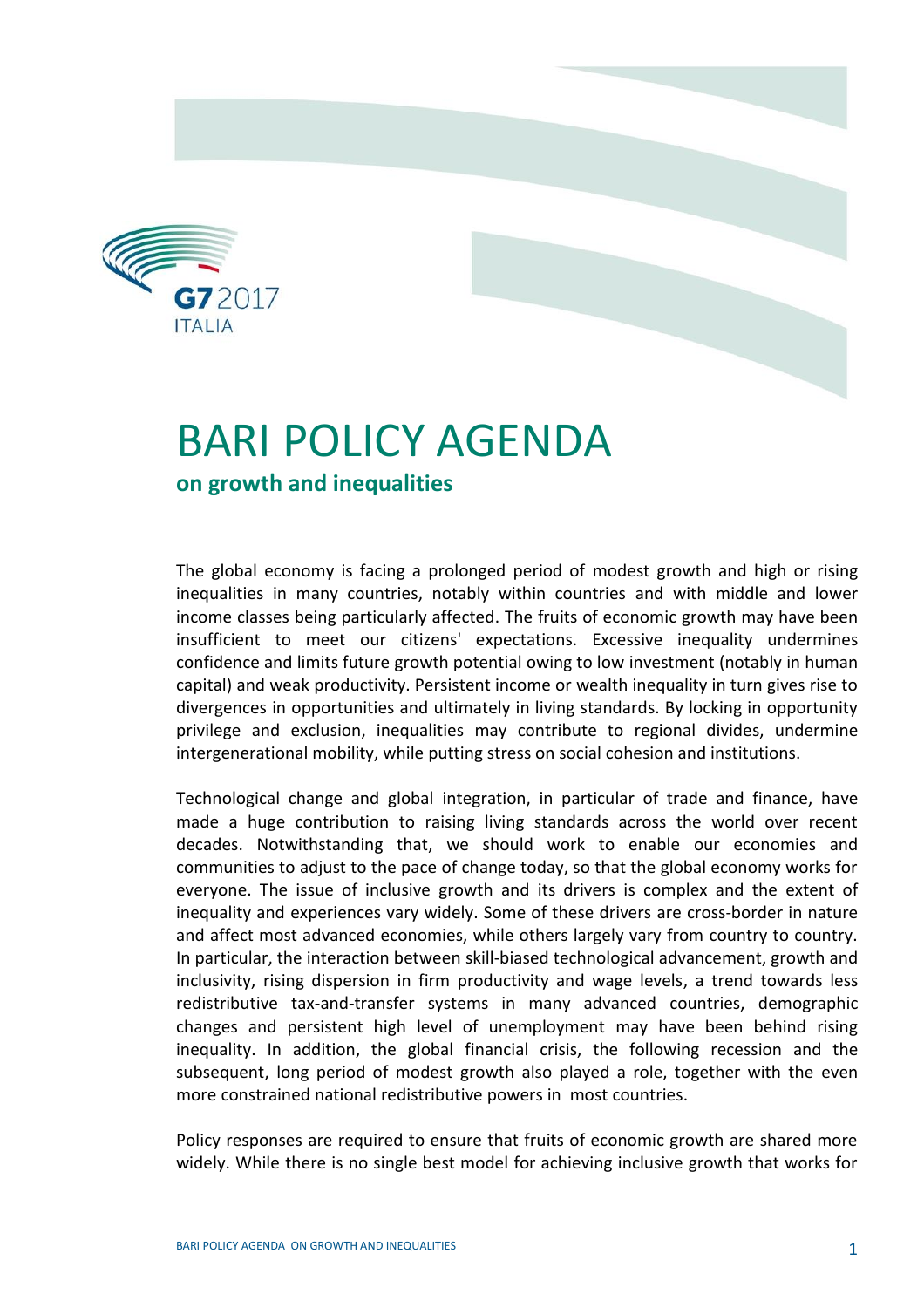



all G7 countries, our common goal remains the achievement of more and better growth. Our policies should aim to lift actual and potential growth while achieving a more even distribution of its fruits. Spreading the benefits of increased prosperity, in turn, requires a multidimensional and country-specific approach. Comprehensive, coherent and effective policy packages, which go beyond the focus on income to cover other key dimensions of well-being, are needed to tackle inequality effectively and contribute to strong, sustainable, balanced and inclusive growth.

The Bari Policy Agenda provides a general framework through a broad "menu" of policy options to foster inclusive growth by exploiting synergies between macroeconomic and structural policies, while mitigating potentially adverse effects on equity. While many potential policy responses are largely domestic, some of them require, *by definition*, a collective effort. Even when policies are specifically domestic, we recognize that their benefits will be magnified by a common resolve to deliver inclusive growth.

The first set of options offers ways in which fiscal policy and the quality of public finances may play an important role in safeguarding macroeconomic stability while at the same time addressing inequality and ensuring that public debt, as a share of GDP, is on a sustainable path in line with respective fiscal frameworks. Reducing the growth divide and providing equality of opportunities may call for higher spending in specific policy areas without necessarily altering the overall budget envelope. More effective budget allocations both on the revenue and on the expenditure sides may offer potential to boost growth and productivity.

Second, and more broadly, we see potential benefits in combining these pro-inclusive growth fiscal policies with comprehensive and balanced "packages" of structural policies to create an enabling environment for broad-based growth, while facilitating adjustment to the dislocations created by technological advances and international trade. Countries may want to reinvigorate innovation and productivity, enhance education (initial and lifelong) incentives to work and active labour market policies to promote the reallocation of workers across industries and jobs, address labour market insecurities, improving equitable access to health care services and training opportunities and reduce obstacles to the participation of women, youth and the elderly in economic life. Good quality public investment, notably in infrastructure and education, has the potential to boost growth and productivity, while also positively affecting job creation and demand in the short run. To this end, we remain committed to promote quality infrastructure investment, in line with the G7 Ise-Shima Principles for Promoting Quality Infrastructure Investment.

Moreover, there might be areas where a collective effort is required due to important cross-border implications. International cooperation is key to respond to increased levels of capital mobility. In this regard, we have been working to ensure a level playing field for international taxation through the implementation of the G20/OECD tax agenda.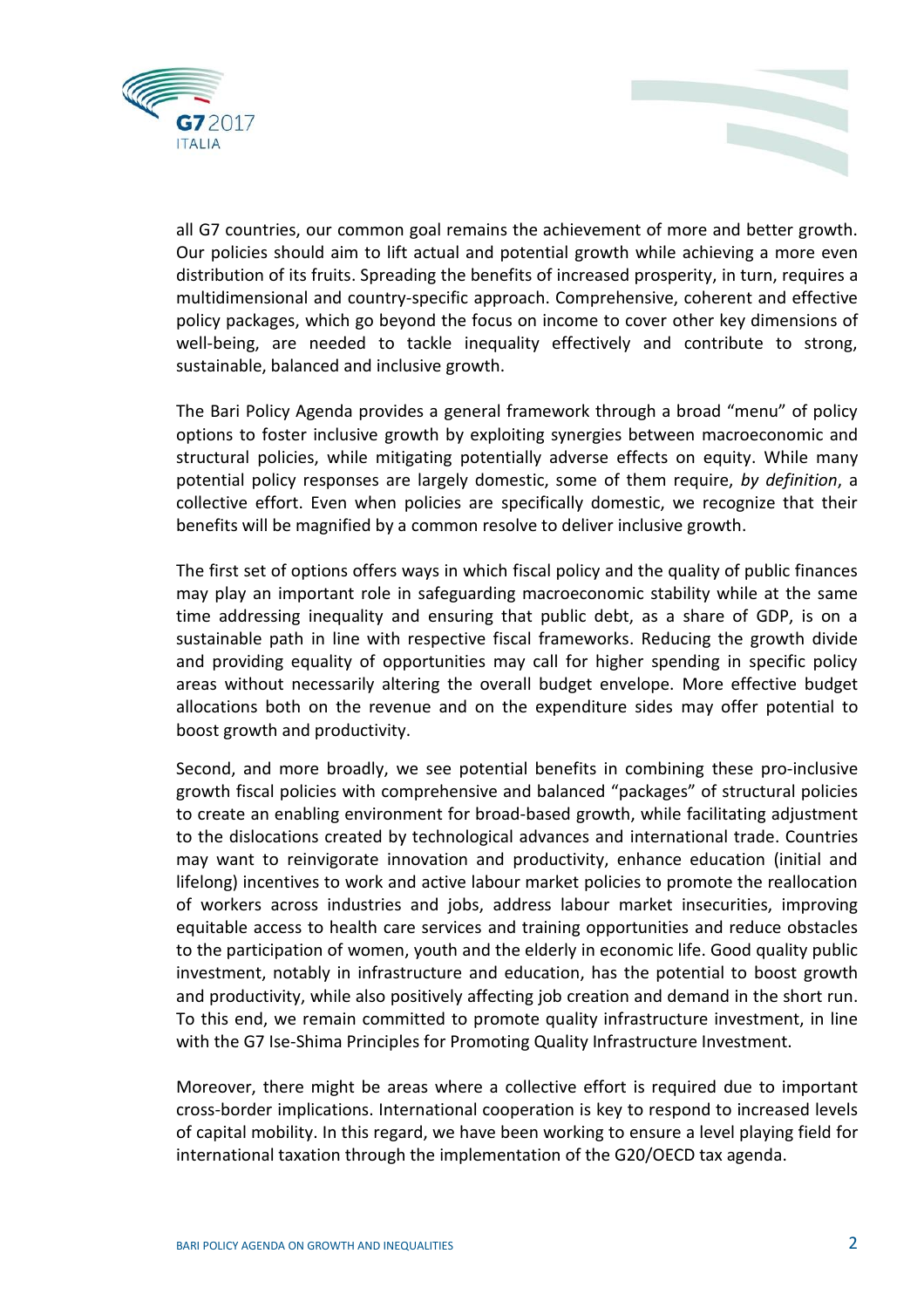



## **PROMOTING INCLUSIVE GROWTH THROUGH FISCAL POLICY**

In the current environment of modest growth and limited policy space, G7 countries may identify opportunities for fiscal policies to promote stronger and more inclusive growth, while ensuring a more effective use of the budget.

On the revenue side, possible tax reform options could make the tax system more equityand-growth friendly. Possible reforms could include broadening the tax base, curtailing inefficient tax expenditures, and reducing tax wedges on labour, particularly for lowskilled workers, to enhance participation in the labour market, while supporting the incomes of working families. G7 countries may have room to reduce inequality by designing taxes and transfers in a more effective way. This may enhance the redistributive power of fiscal policy and address the twin objectives of more equality and more growth via higher wages and better labour conditions. In addition to reducing lowwage tax wedges, G7 countries may consider to enhance tax incentives for skills development and lifelong learning thus encouraging the creation of quality jobs in the formal economy. We remain committed to tackle tax evasion and avoidance by leveraging international tax cooperation. Since our tax systems are challenged by increased levels of capital mobility and the enhanced use of aggressive tax planning, we remain committed in the implementation of the G20/OECD tax agenda, notably the Base Erosion and Profit Shifting (BEPS) package and Automatic Exchange of Financial Account Information for Tax Purposes (AEOI). Moreover, as part of the BEPS project, the Task Force on the Digital Economy (TFDE) has been mandated to monitor and evaluate the developments related to the digitalization of the economy, and, depending on conclusions of this work, as appropriate, develop policy options to address related tax challenges. We look forward to the Interim Report by the TFDE to the G20 in 2018.

On the spending side, we recognize that growth-friendly and inclusive fiscal policy is not just a matter of the sign and size of the budget, but also very much of its composition and quality. G7 countries may gain value in a constrained fiscal environment by focusing on the efficiency and investment-related potential of social services (including education, labour markets, and health care) and better targeting the people and places most in need. In particular, countries may find value in improving access to quality education from the youngest ages up and ensuring that investment in human capital is rewarded through access to productive and rewarding jobs. This could include improving the quality of schooling in the most disadvantaged areas, by developing adequate educational infrastructures and by championing lifelong learning for all.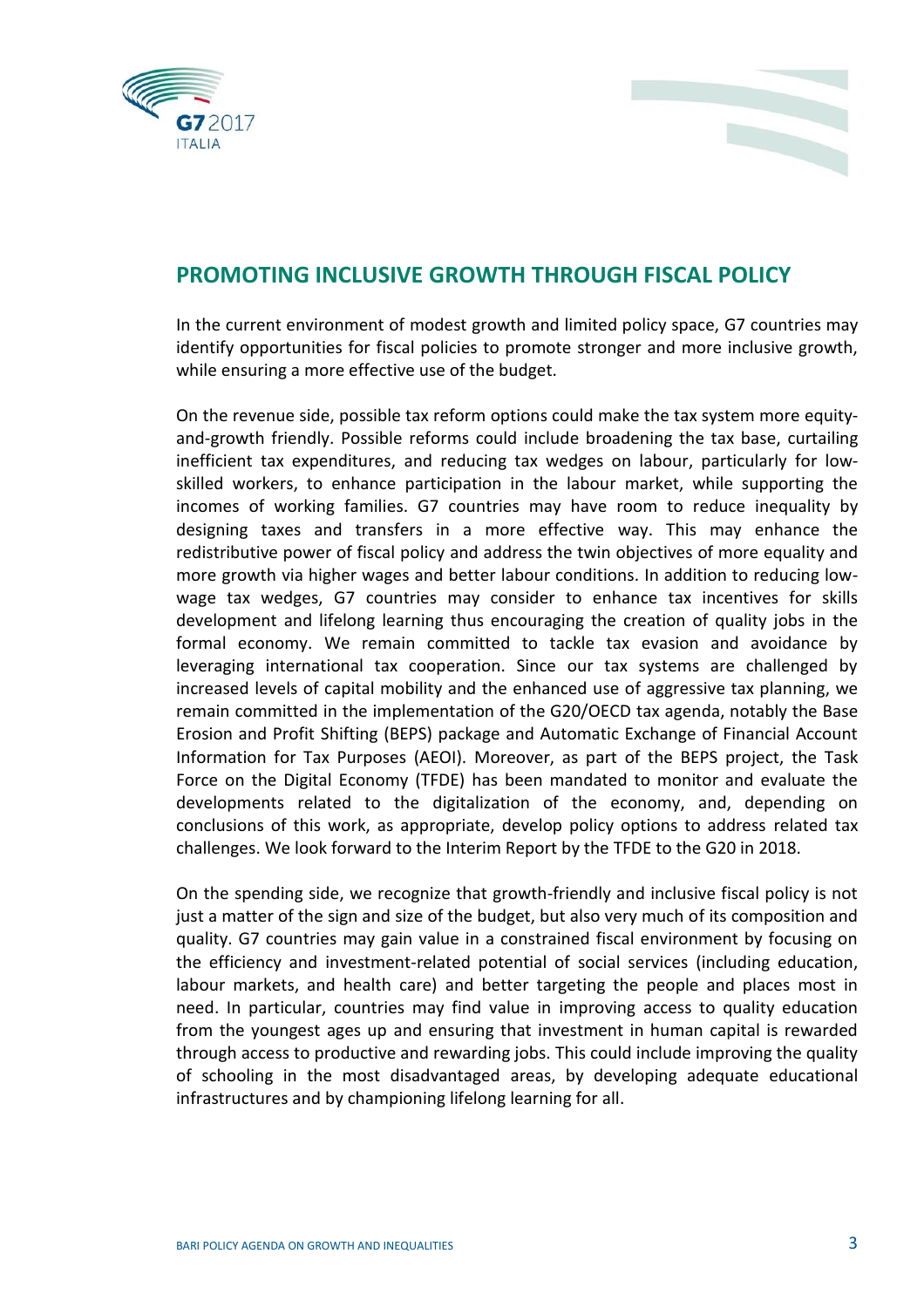



Countries can consider interventions to improve the targeting and efficiency of social protection systems, provided that poverty traps and excessive administrative burdens are avoided and support labour market participation. Countries may also consider improving access to affordable housing and broader economic development in distressed regions including by promoting network infrastructure.

## **PRO-INCLUSIVE GROWTH STRUCTURAL REFORMS**

Comprehensive policy packages of structural reforms may improve the framework conditions for inclusiveness while compensating the most vulnerable. The twin challenges of rising inequality and slowing productivity among countries and firms as one of the main factors responsible for wage dispersion and inequality should be addressed, when appropriate. G7 countries may want to promote market competition and a level playing field while encouraging firms to adopt and adapt to innovation. To this end, G7 countries may consider policies that promote investments in R&D, skills, organizational know-how and other forms of knowledge-based capital, and ensure that such investment supports economic growth across the country. We welcome the assessment Methodology of G20/OECD Principles of Corporate Governance and support continued work on corporate governance, which can foster long-term investment and facilitate access to capital markets A lean and efficient public administration is a critical factor for policies implementation. We could also consider the implications of the digital economy, including at international level, as it can lead to greater competition and consumer choice. However, there is a need to better understand the potential market impact of new business models, the risks of higher concentration, and the challenges for taxation.

Furthermore, reducing labour market segmentation and duality can boost growth and productivity while enhancing inclusiveness. Countries may seek to lower barriers to the labour market and to strengthen active labour market policies, with the aim to increase labour force participation, and to support skills and training programs. Actions should be considered to address segmentation and inequalities between regions, supporting growth in local areas, including through investment in infrastructure, skills and connectivity, and ensuring the right institutions are in place to facilitate growth. In a context where globalization and technological change are disrupting traditional forms of employment and increasing demand for high-skilled workers, G7 countries may consider to take steps to ensure the labour force has the skills required for the future of work. Meanwhile, countries may seek to work with employers to foster a culture of life-long learning, to enable workers to continue to develop their skills through their careers in a context of rapid technological change and longer working lives.